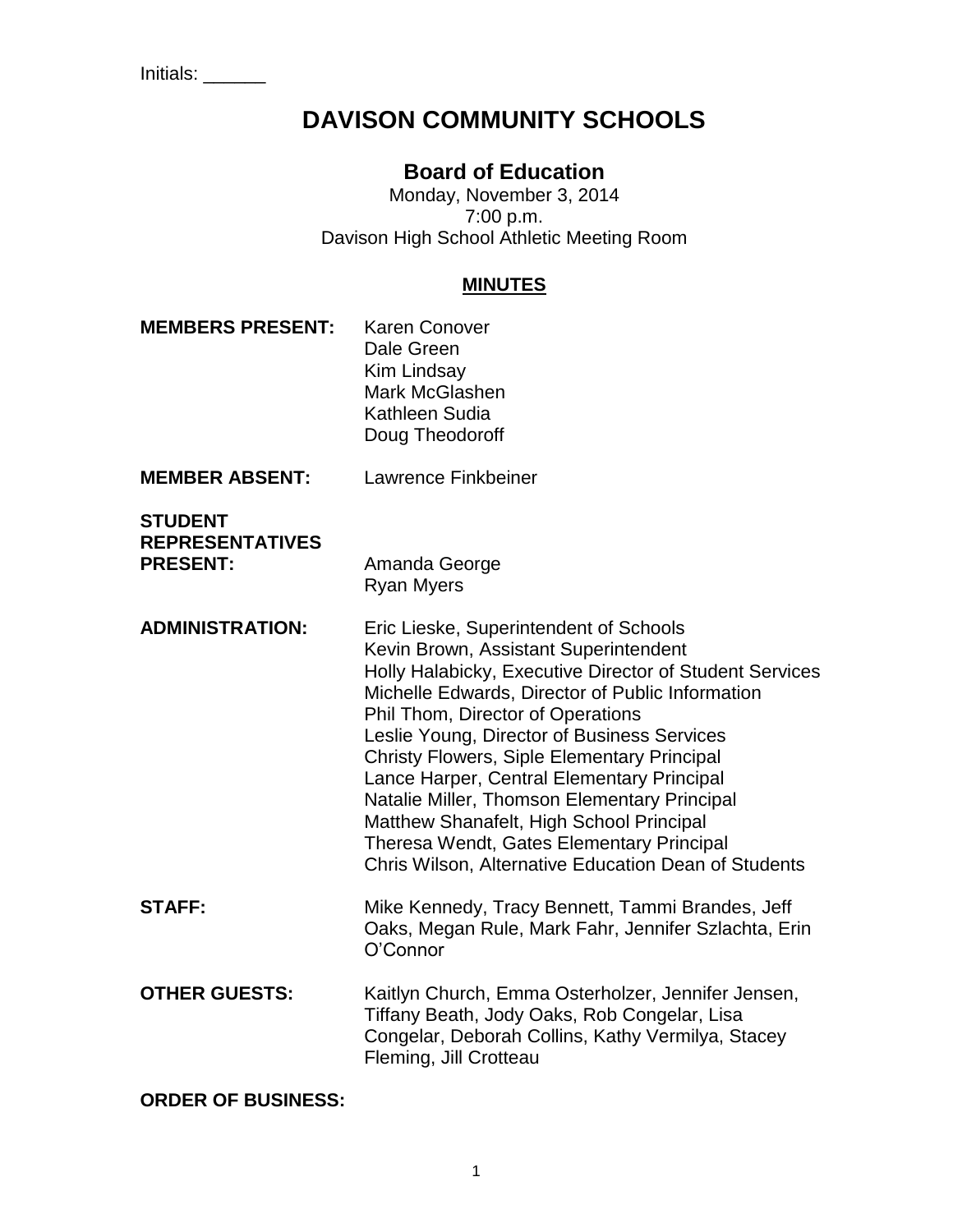**CALL TO ORDER**: The regular meeting of the Davison Board of Education was called to order by President Kathleen Sudia at 7:00 pm in the Davison High School Athletic Meeting Room.

**PLEDGE OF ALLEGIANCE:** The pledge of allegiance was led by members of the Central Elementary Safety Patrol. These fourth graders must demonstrate a commitment to modeling Cardinal Code and maintain a focus on their academic achievement. Safety Patrol members are learning that wearing a patrol belt means they accept responsibility to serve and help protect others. They were accompanied by their faculty advisor Mr. Mike Kennedy and Principal Lance Harper.

**ROLL CALL:** Kathy LaFeldt read the roll. Members present: Karen Conover, Dale Green, Kim Lindsay, Mark McGlashen, Kathleen Sudia, and Doug Theodoroff. Member absent: Lawrence Finkbeiner. Student members present: Amanda George and Ryan Myers.

**APPROVAL OF AGENDA:** Moved by Karen Conover, supported by Dale Green, to approve the agenda as presented. The motion was carried with a vote of 6-yes, 0-no.

**APPROVAL OF CONSENT AGENDA:** Moved by Doug Theodoroff, supported by Kim Lindsay, to approve the consent agenda which included items 1-5 below:

- 1. **Approval of Minutes:** Approval of the open and closed session minutes for the previous regular meeting of October 6, 2014. Approval of the minutes for committee meetings received since the October 6, 2014 board meeting.
- 2. **Approval of Bills for Payment:** Approval of payment of the bills for October:

AP-Pooled Cash: General Fund, DCER Fund, DTV Fund, Food Service Fund, and Student Activity Fund  $$ 1,261,416.65$ 

- 3. **Treasurer's Report:** Approval of the Treasurer's Report for the month of October.
- 4. **Monthly Personnel Report:** Approval of personnel activity for the period of October 2 through October 28, 2014.
- 5. **Quarterly Financial Report:** Approval of the Quarterly Finance Report through September 30, 2014 including budgets for the General Operating Fund, DCER Fund, DTV Fund, School Lunch Fund, and Student Activity Fund.

The motion was carried with a vote of 5-yes, 0-no, 1-abstention (Dale Green, due to a conflict of interest regarding the Monthly Personnel Report).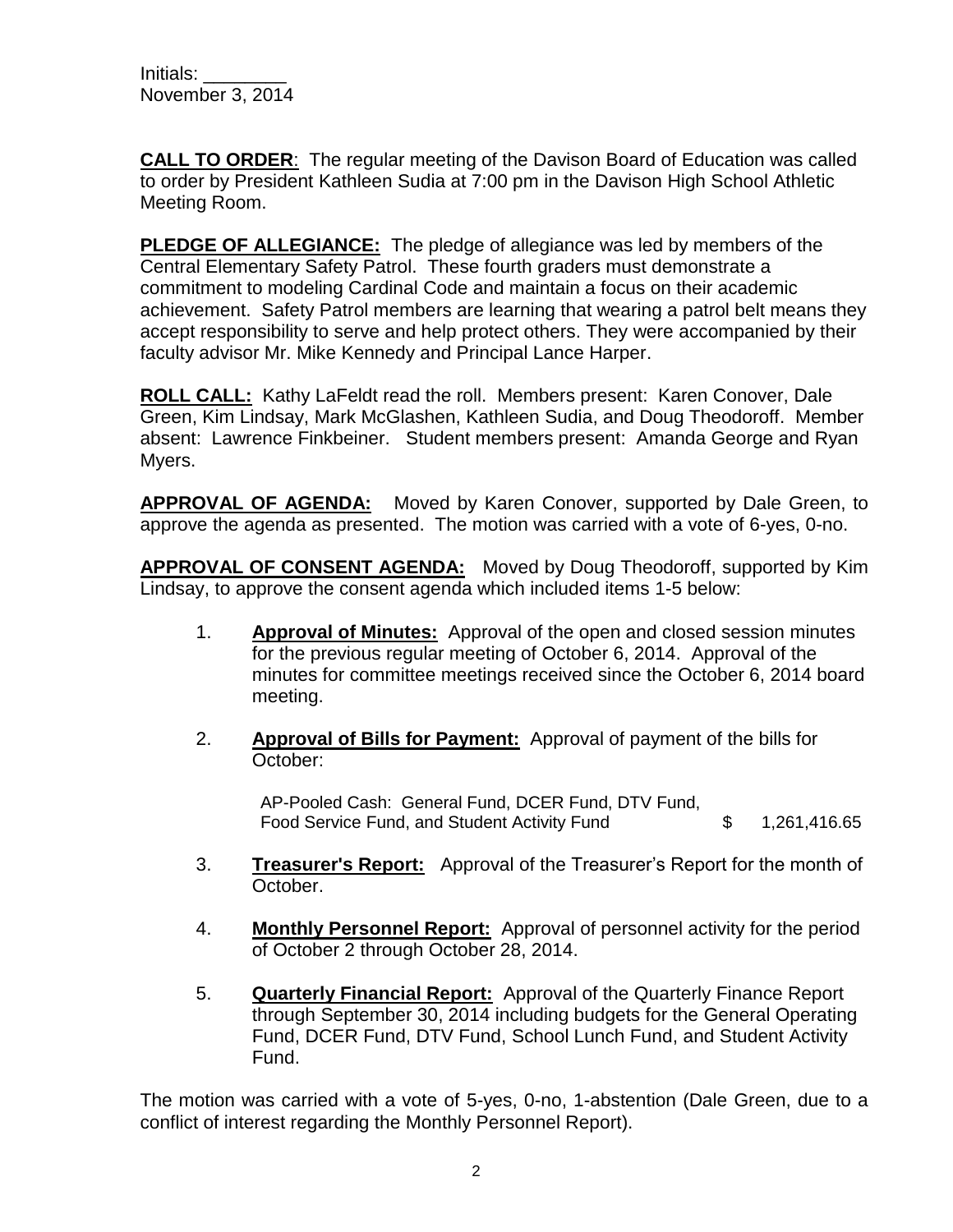#### **COMMUNICATIONS:**

#### **Special Presentations**

- **"Cool to Care" Holiday Food Drive:** DECA Community Service Project Chairpersons Kaitlyn Church and Emma Osterholzer provided information regarding the organizations' annual participation in the "Cool to Care" holiday food drive. The food drive is scheduled for November 3 through December 2 and provides assistance to families in the community through Davison Outreach East.
- **Recognition of First Responders:** On September 24 one of our Transportation Department contractors was stung by a bee while on school grounds and suffered an allergic reaction. The following employees were recognized and provided certificates: Tracy Bennett, Tammi Brandes, Jeff Oaks and Megan Rule. (Transportation dispatcher Annie Hansen was not present to receive recognition.) Due in large part to their quick response, the contractor was kept alive with the use of an EpiPen Injector and subsequently was rushed to an area hospital where he recovered. The contractor expressed his gratitude in the important part each responder played in saving his life.

**From the Public:** Visitors were welcomed and invited to address the Board. There was no response from the public.

**Correspondence:** There was no correspondence to be read.

# **ACTION ITEMS:**

**GRADUATION CEREMONY DATES AND TIMES:** The administrative staff proposed that Davison Alternative Education graduation be held on Wednesday, June 10, 2015, 7:00 pm, in the Ude Auditorium and that the Davison High School graduation be held Monday, June 8, 2015, 7:00 pm, at Perani's Arena and Event Center. Moved by Karen Conover, supported by Doug Theodoroff, to approve the dates and locations for graduation as recommended. There was discussion and questions were answered. The motion was carried with a vote of 6-yes, 0-no.

# **APPROVAL OF DAVISON HIGH SCHOOL VASITY CHOIR TRIP TO ORLANDO,**

**FLORIDA:** Approval of the overnight trip requested for the DHS Varsity Choir students to travel to Walt Disney World, Orlando to participate in the Disney Sings workshop on March 13 -18, 2015. Moved by Kim Lindsay, supported by Dale Green, to approve the high school varsity choir student trip as requested. There was discussion. The motion was carried with a vote of 6-yes, 0-no.

**APPROVAL OF NEW AND REVISED POLICIES FOR THE FIRST READING:** The Board Policy & Planning Committee recommended approval of the following policies for the first reading: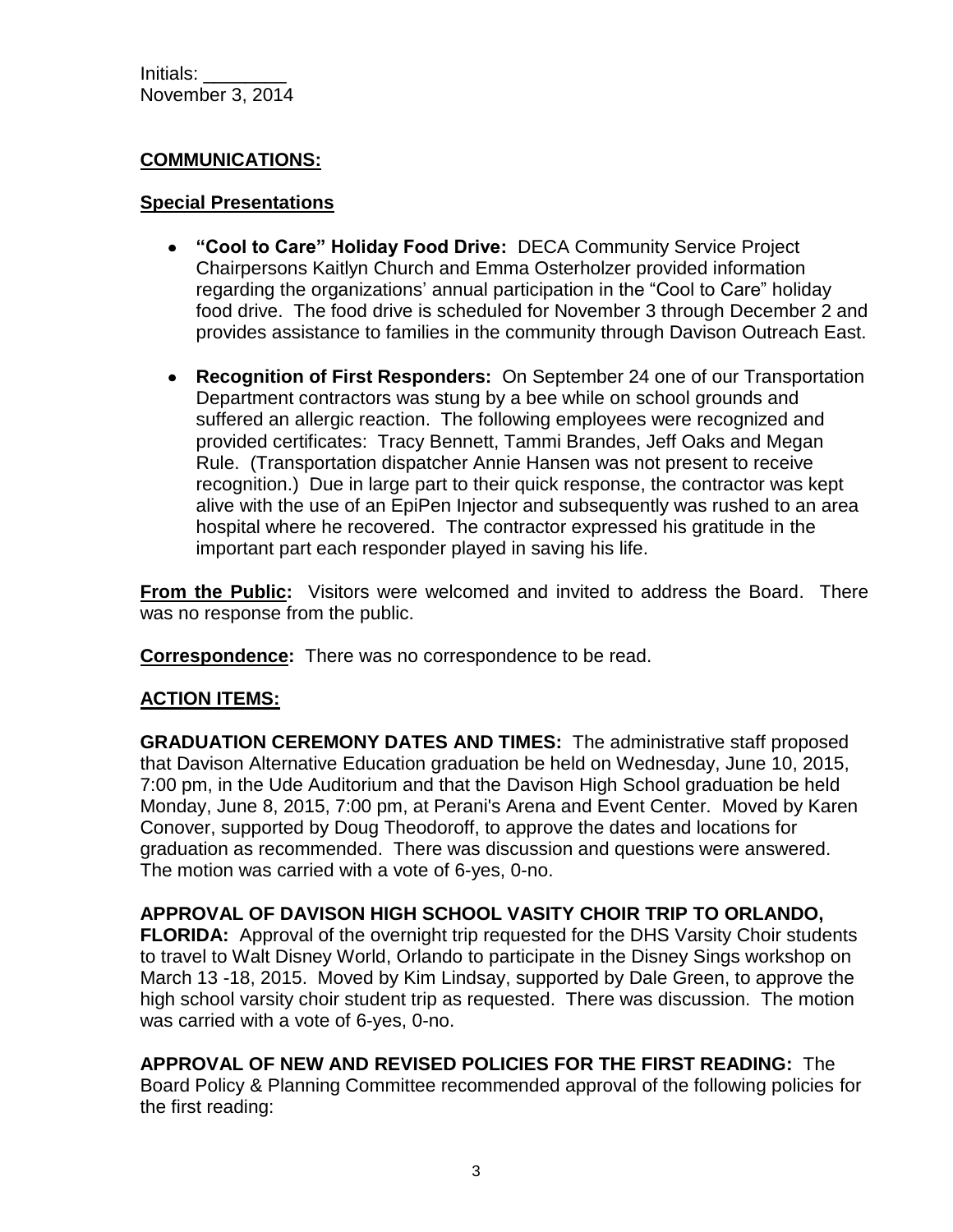- 1422 Nondiscrimination and Equal Employment Opportunity
- 1623 Section 504/ADA Prohibition against Disability Discrimination in Employment
- 2260 Nondiscrimination and Access to Equal Educational Opportunity
- 2260.01 Section 501/ADA Prohibition against Discrimination Based on Disability
- 3122 Nondiscrimination and Equal Employment Opportunity
- 3123 Section 504/ADA Prohibition against Disability Discrimination in Employment
- 4122 Nondiscrimination and Equal Employment Opportunity
- 4123 Section 504/ADA Prohibition against Disability Discrimination in Employment
- 1662 Anti-Harassment
- 3362 Anti-Harassment
- 4362 Anti-Harassment
- 5517 Anti-Harassment

Moved by Mark McGlashen, supported by Doug Theodoroff, to approve the first reading of the recommended policies. There was discussion and questions were answered. The motion was carried with a vote of 6-yes, 0-no.

**APPROVAL OF GALLAGHER BENEFIT SERVICES, INC. CONSULTING AGREEMENT RENEWAL:** A copy of the proposed consulting agreement renewal with Gallagher Benefit Services, Inc. was provided. In the spring of 2012 the District contracted with Gallagher Benefit Services Inc. to assist us in complying with PA 106 which requires the District to bid out employee insurance at least once every three years. We were very pleased with the thorough knowledge and professionalism of the Gallagher organization and entered into a consulting agreement with them in the fall of 2012. Since that time our partnership with Gallagher Benefit Services Inc. has been extremely valuable in navigating the ever increasing complexity of health care. Gallagher has continued to assist the District with the our PA 106 bidding, the implementation of PA 152 and the Patient Protection and Affordable Care Act (PPACA) and in transitioning our Life, LTD Vision and, as of December 1, 2014, our Dental insurance, all of which have resulted is savings to the District. Gallagher has asked that we renew our consulting agreement and increase their compensation by \$2,750.00 each year over the next four years. These increases will be somewhat offset by a reduction in the annual cost of the agreement due to commissions from moving our vision, life, LTD and dental insurance. Moved by Kim Lindsay supported by Karen Conover, to approve the consulting agreement renewal with Gallagher Benefit Services, Inc. There was discussion. The motion was carried with a vote of 6-yes, 0-no.

**ACCEPTANCE OF CONTRIBUTIONS:** Moved by Karen Conover, supported by Dale Green, to gratefully accept the following contributions and to direct the superintendent to express the Board's gratitude in writing:

- For the past two years Mr. Dan McPhail has donated his DJ services (equipment and time) to the District to operate an announcing station at Main and Clark during Homecoming.
- Retired high school teacher Gary Cockman donated a rain gauge to the Middle School for use in the 7<sup>th</sup> grade Science Department.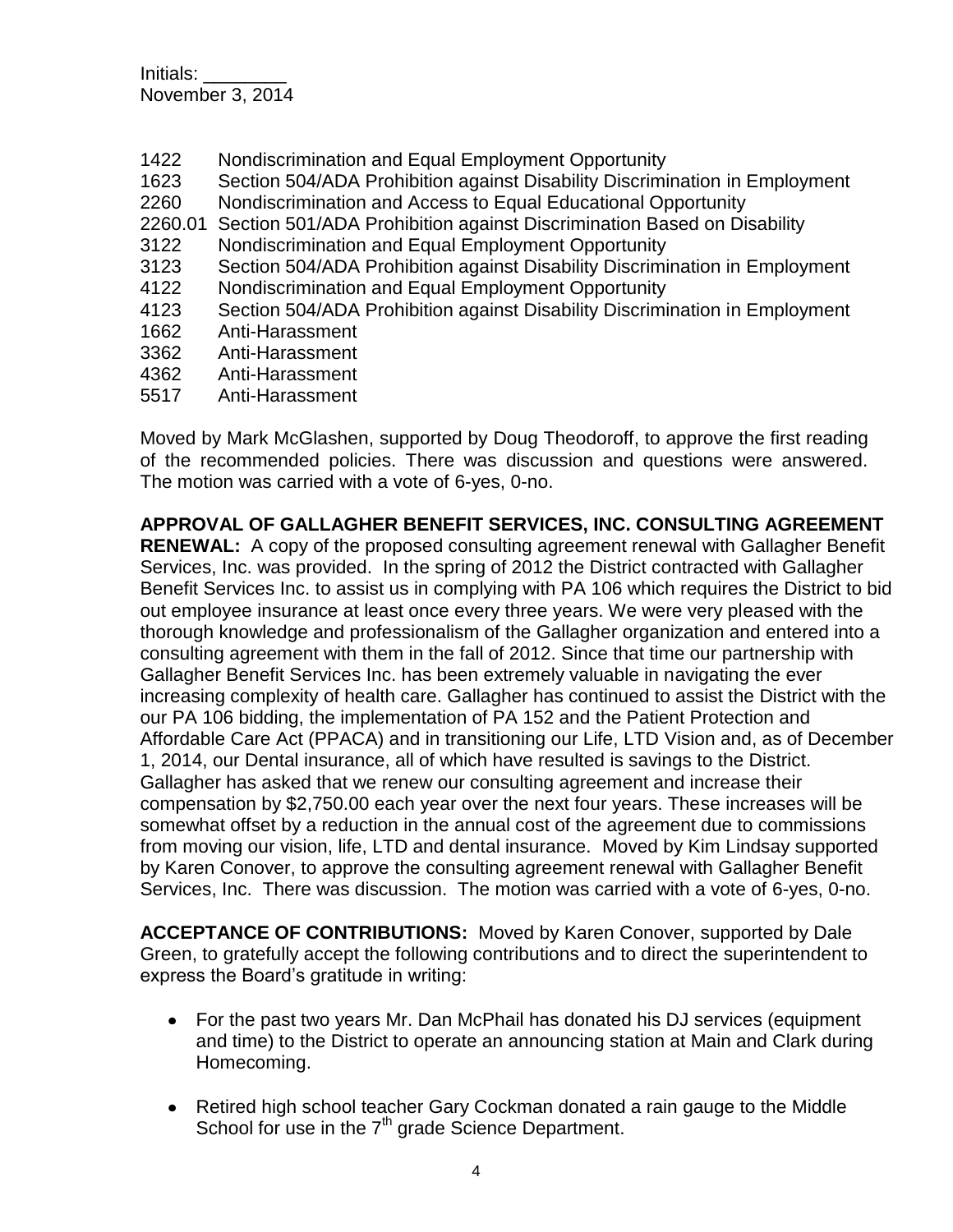- The Badour family (Shelley, Paul and Paul Ryan) donated \$500 to Hill Elementary to purchase supplies for their after school clubs.
- Menards of Davison donated building materials, paint and supplies in the amount of \$212.50 to the Davison High School Class of 2015. The senior class used the items to build this year's homecoming float and plan to pass on the materials for future class floats.
- Davison resident Rosemary Thiebaut, in memory of Joel Thiebaut, donated an AED cabinet to the Great Start Readiness Program located at Central Elementary.
- John Endres of North Star AED, in memory of Joel Thiebaut, donated an AED with pediatric pads to the Great Start Readiness Program located at Central Elementary.
- Davison resident Marji Theodoroff donated a Clarinet to the instrumental music department at Hahn Intermediate for student use.
- Parent Chris Bozynski donated an Alto Saxophone to the instrumental music department at Hahn Intermediate for student use.

The motion was carried with a vote of 6-yes, 0-no.

# **INFORMATIONAL ITEMS:**

#### **From our Superintendent:**

Continuing conversation and informational presentations regarding the balanced calendar option are currently taking place in the District's buildings. A disclaimer is provided at the beginning of each presentation indicating that no decision has been made regarding the District's move to a balanced calendar. Future plans are to provide a "Questions & Answers" broadcast on DTV, a "FAQ" brochure that will be available in all school buildings, various community forums and parent surveys.

#### **From our Student Representatives:**

• Amanda George and Ryan Myers reported on events of interest at Davison High School.

# **Other Matters Which May Properly Come Before the Board** (From Board members)**:**

• The Board of Education made comments.

# **Future Meeting Dates:**